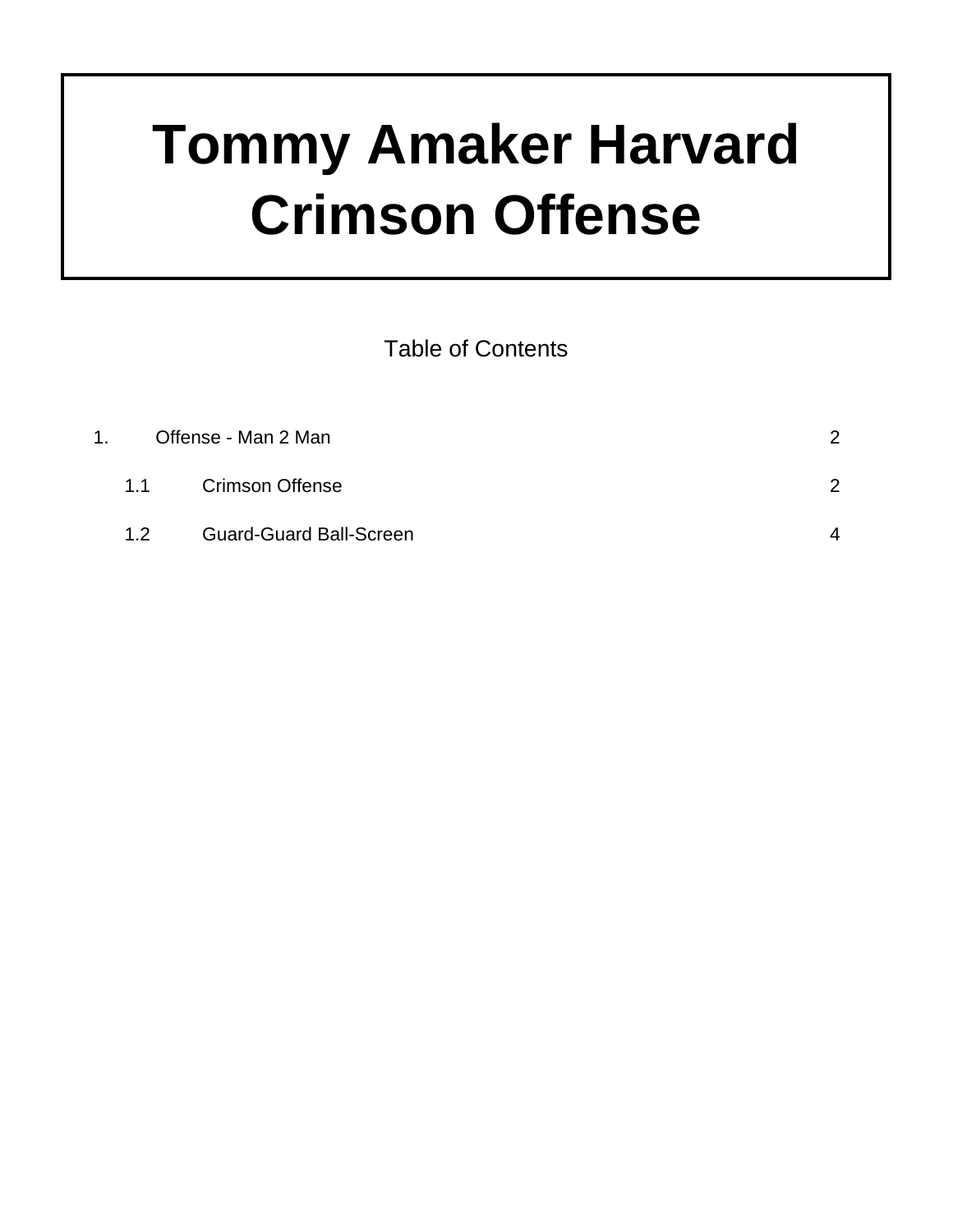## Tommy Amaker Harvard Crimson Offense **Crimson Offense**

 $\cap$ **5 3 2 4 1**

Offense - Man 2 Man Frame 1

1 passes to 4 who passes to 3.

5 follows the ball and moves to the opposite block.

Offense - Man 2 Man





If 5 isn't open, 4 sets a screen for 1 who pops to the wing. 3 passes to 1.

⌒ **5**  $3\lambda$   $\lambda$   $\lambda$   $\lambda$ **4 1**

Offense - Man 2 Man Frame 2

After passing to 1, 1 moves down into the lane to set a screen for 5.

4 sets a wing ball-screen for 3.

3 drives middle and looks for 5 coming off of the screen from 1.

Offense - Man 2 Man Frame 4



2 then cuts off of a staggered screen from 5 and 4 to the opposite corner.

1 looks for 2 in the corner for a shot.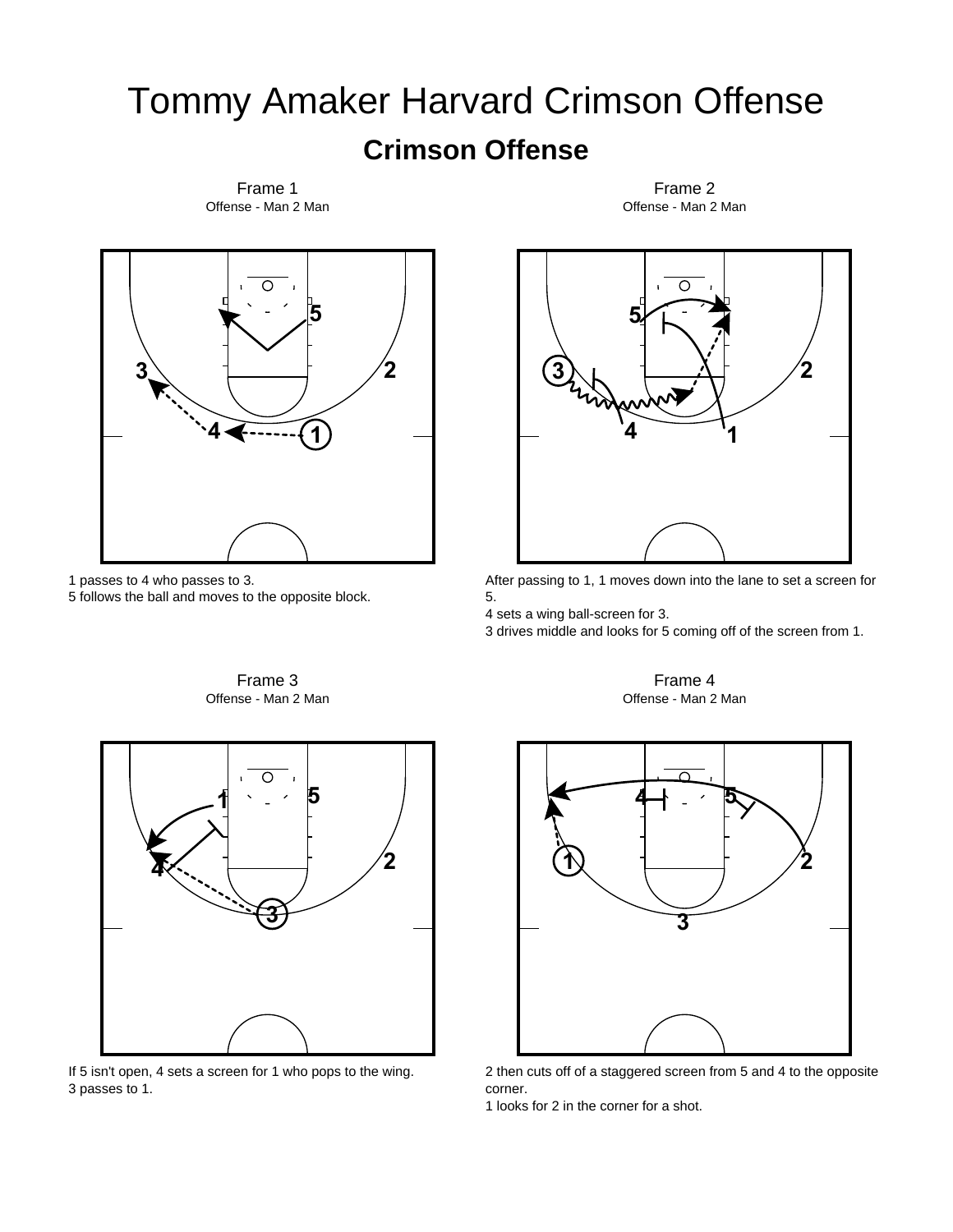## Tommy Amaker Harvard Crimson Offense **Crimson Offense**



Offense - Man 2 Man Frame 5

If 2 isn't open, 1 dribbles toward the top of the key. As 1 is dribbling toward 3, 3 flares off of a screen from 5. 1 passes to 3 for the shot.